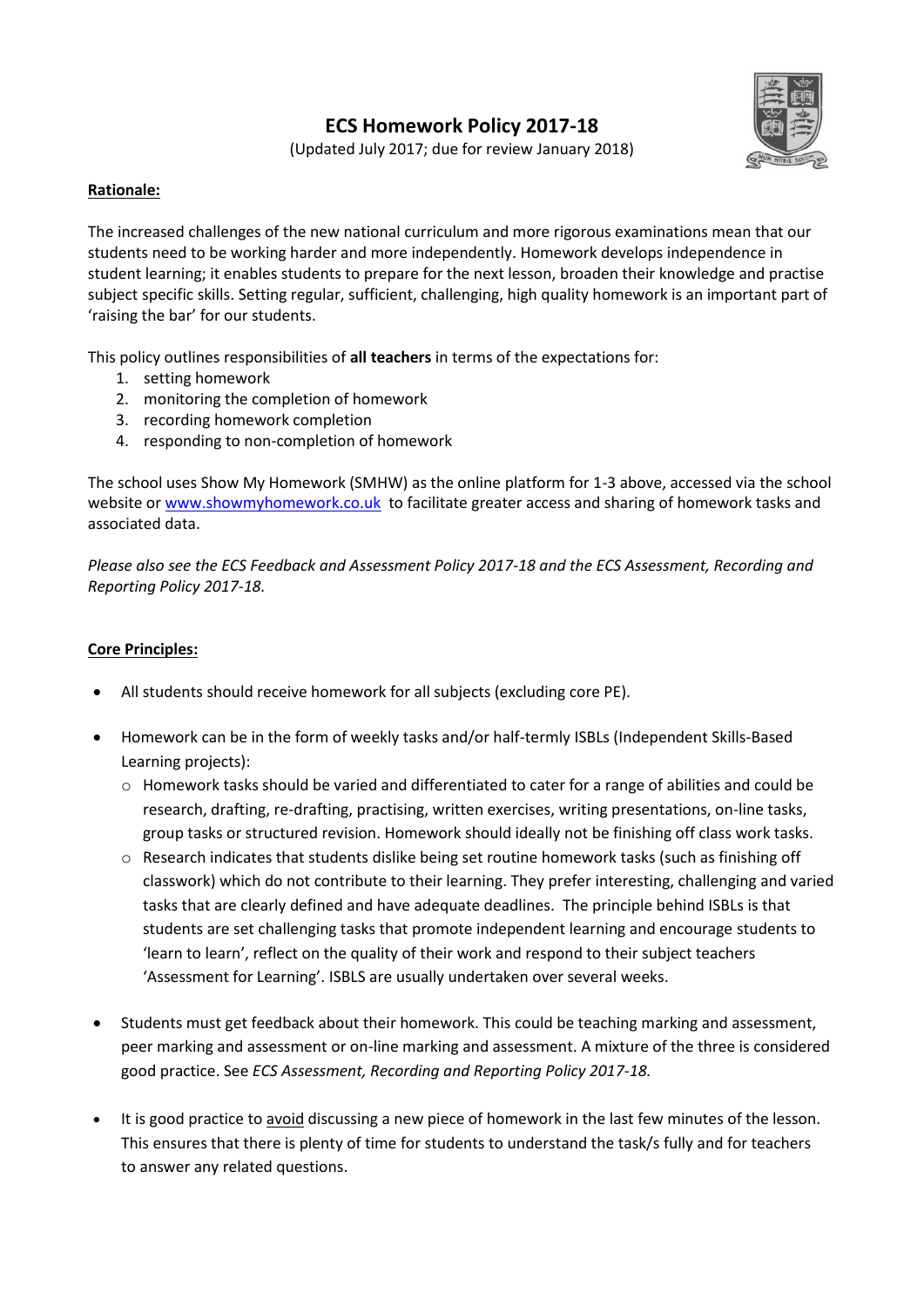#### **Setting Homework:**

- Staff should follow the Homework timetables on the following pages to ensure that both student workload and teacher marking workload is managed effectively
- All homework set for all year groups should be recorded on SMHW
- Staff will need to log in to their SMHW account please contact Ferdie Carty with any problems involving this – [fcarty@edmonton.enfield.sch.uk](mailto:fcarty@edmonton.enfield.sch.uk)
- Staff who are are unfamiliar with how to use SMHW should refer to the SMHW Help Centre
- There is no requirement for homework tasks to be submitted via SHMW by students *in most cases it will be more appropriate (and easier to mark) homework if students produce written tasks in their exercise books.*
- Students may still want to write homework tasks in their student planners, although they should always refer to SMHW for full details of each task
- Remind students that they can always find a piece of HW on the SMHW website, without logging in, by clicking the link on the school website and using the filters to find the relevant class / subject / HW task – you may wish to demonstrate this feature in class
- Please be aware that the Leadership Team and Middle Leaders will be using SMHW to regularly monitor the frequency and quality of homework set to all classes, and the completion rate of students. This requires a full, accurate and up-to-date 'data set' on SMHW.

#### **Parents:**

- Parents will receive a letter explaining the SMHW system and how to log in to their child's individual SMHW account to monitor HW setting and completion, via a computer, phone or tablet
- Parents will be reminded regularly (including at Parents' Evenings and ARDs) of the importance of monitoring their child's homework completion by using SMHW as part of a weekly routine.

#### **Recording homework submissions:**

- Recording HW submission should done via SMHW, using the Gradebook feature. There is no requirement to record a grade, *just whether a piece of HW has been submitted or not.*
- If a student fails to complete a homework task, staff should take appropriate action set a detention, contact parents, etc.
- Note that a missing homework should NOT lead to a "1" being recorded in the register on SIMS (as per the school's revised behaviour policy), and there is no requirement to log individual missing homework tasks on SIMS – this should only be done in SMHW
- However, for 'repeat offenders' staff should record a behaviour incident ("Failing to complete homework") on SIMS and refer to the relevant HoF and Year Progress Lead.